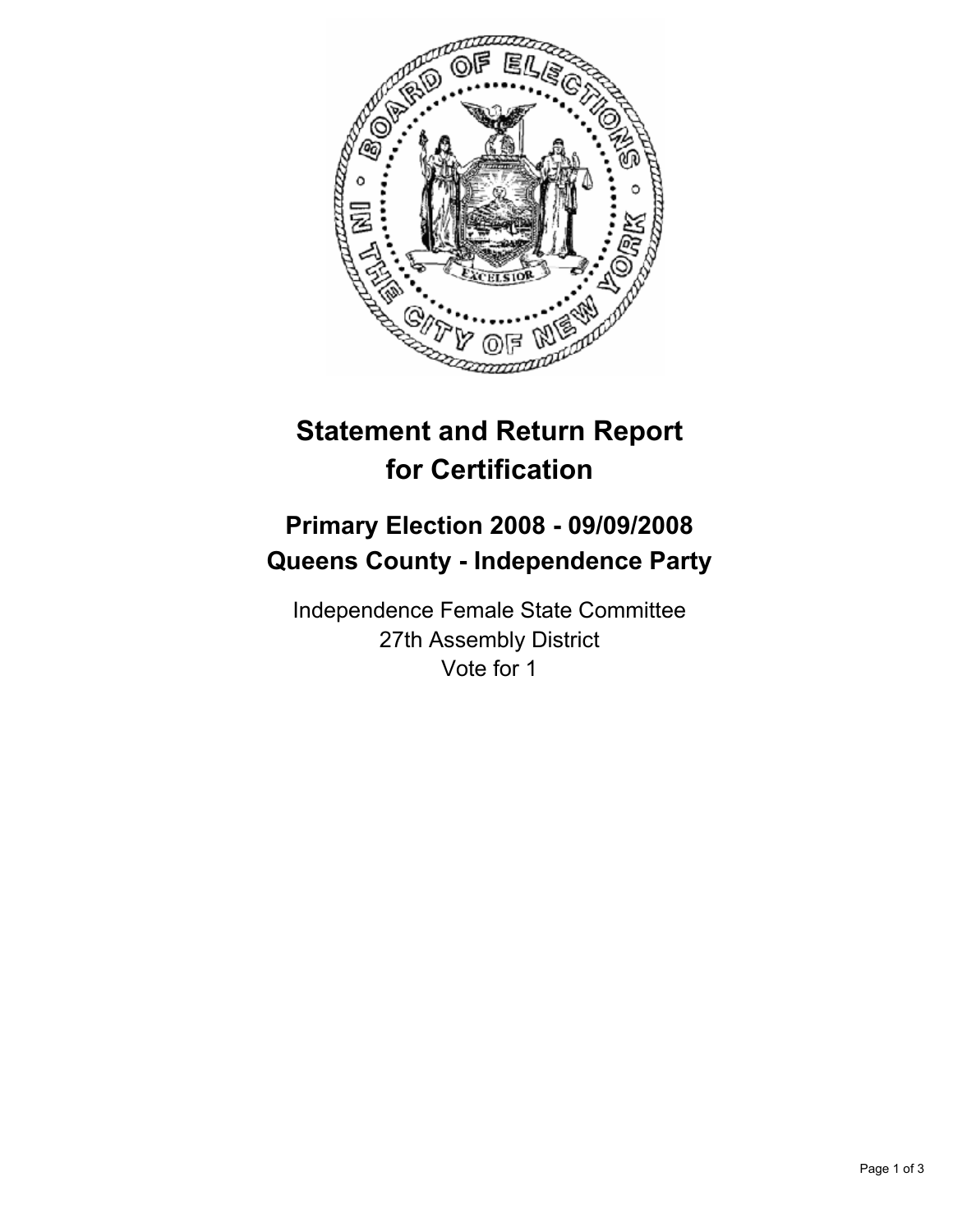

### **Assembly District 27**

| <b>EMERGENCY</b>     | ◠  |
|----------------------|----|
| ABSENTEE/MILITARY    |    |
| AFFIDAVIT            |    |
| <b>TANESHA LOMAX</b> | 31 |
| PAMELA J RINANDO     | 22 |
| <b>Total Votes</b>   | 53 |